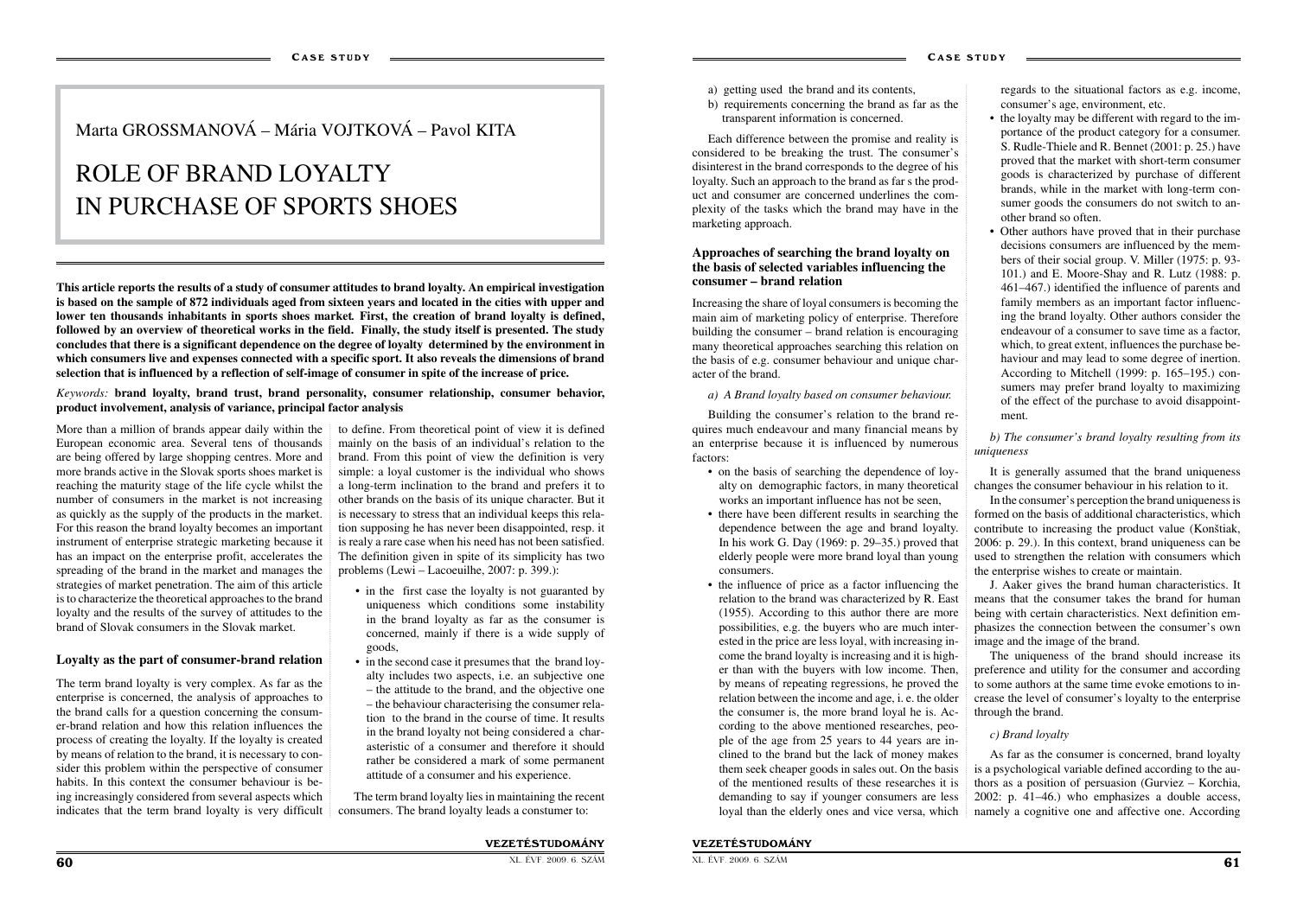#### VEZETÉSTUDOMÁNY

to these authors the trust in the brand can be seen in the consumer thought his persuasion, i.e. he understands the brand as a personalized entity which through an expected ability to reach the consensus with his expectations, keeps his positive attitude for a long time. They have elaborated a range of brand loyalty which is formed in a three-dimensional space "reliability" "honesty" and "altruism". Consumer believes in brand as he perceives the given space as something reliable, harmless and good. It must be explained what each individual dimension represents. The first dimension "reliability" represents evaluation of the brand from the point of expertness and competence as far as its ability to satisfy the expectations of the consumer is concerned. The second precondition "honesty" represents the commitment to keep promises. The third dimension "altruism" represents the commitment of the brand to take into consideration long-term interest of consumer.

In the literature there is no consensus of opinions on the number of dimensions which create brand loyalty.

R. Larzelere and T. Huston (1980: p. 595–604.) say that dimensions of altruism and honesty seem to be too closely connected and they are difficult to separate. In the latest works they separate the individual dimensions "honesty" and "alturism" on the basis of data analysis (Gauteron, p. 55.). From this point of view, P. Gurviez (2000: p.41–61.) differentiates only the dimensions reliability and loyalty: reliability is connected with the trust in the brand abilities, loyalty covers either the meaning of honesty and altruism which conform to good intentions of the brand.

- minimum age from 16 years,
- differentiation of habitat form 10,000 and over 10,000.

#### **General methodology of research**

The mentioned works illustrate a number of attitudes to research of the consumer – brand relation. On their basis the following hypotheses, verified in the research made by 872 respondents, have been formulated:

- hypothesis 1: dependence of expenditures on sports shoes on the territory in which the respondent lives,
- hypothesis 2: dependence of expenditures on the sports shoes on the kind of sports for which the shoes have been designed,
- hypothesis 3: consumer will do his best to be satisfied on the basis of brand qualities.

With regard to the fact that the brand loyalty is a complex and multidimensional fact in the analysis of the chosen hypotheses, different statistical methods have been used:

• analysis of variance which analyses the differences of means of the dependent variable between the

groups which are determined by one categorial independent variable (or factor). It investigates if the groups formed by this classification factor are similar or if individual means form some identifiable compounds.

• factor analysis which enables a simple interpretation in the way avoiding the substantial loss of information included in the original variables. Factor analysis seeks a simpler structure in a set of variables and the original variables are expressed as linear combinations of the factors.

The sample was made on the basis of a quota selection of households which are characterized by the following:

Including too young respondents in the research is due to the fact that the Slovak teenagers, in spite of limited income, accept the brand products very positively and even influence the purchases of their parents and household expenses to great extent (Collective, 2008: p. 34.). The aim of dividing the respondents according to the size of the habitat is to reveal the differences in purchasing behaviour of inhabitants living in towns and in the country.

#### **Hypothesis 1:** *dependence of expenditures on sports shoes on the administrative area of the respondent*

The analysis of variance has been used to search the dependence of the variable researched, i.e. the expenditures on sports shoes on the administration area in which the consumers lives. The fact if the groups formed by this classifying factor are similar or if individual mean figures form some indentificable clusters are being researched.

Table 1 contains a total division of variability of expenditures on sports shoes into variability which is caused by the influence of the factor of administration area of the respondent (Between groups) and the remaining variability (Within groups), which is not influenced by the factor mentioned above or the unexplained variability. F-test has proved the influence of the factor of administration area on expenditures on sports shoes at any significant level higher than 0.0031. Table 2 characterizes the total influence of the factor of administration area of the respondent on expenditures on sports shoes which is statistically significant but represents only 2.45% of the expenditure variability.

*Table 4*

#### **The largest differences between the mean expenditures on sports shoes individual administrative areas**

Explanations: (1) Trenčín county, (2) Banská Bystrica county

Use of parametric analysis of variance requires meeting several conditions whilst one of them, the condition of normal distribution of individual categories, has not been kept Therefore to confirm the results reached, a more non-parametric analysis of variance has been used, which proved the preceding conclusion of statistically significant dependence of mean expenditures on sports shoes on the administration area. To verify the condition of variance equality in different administration areas of Slovakia, the Barlett's test has been used *(Table 3).*

On the basis of p-value 0,1435 we can claim that the mentioned condition has been met. The last condition of independence has been kept with regard to the fact that in each administration area a different group of residents has been addressed.

Another analysis of individual pairs of mean expenditures on sports shoes has been made using the Scheffé's method. Table 4 shows that the largest differences between average expenditures on sports shoes are between the Trenčín and Banská Bystrica administration areas *(Table 4)*.

In the Table 5 are given the average expenditures on sports shoes and their standard deviations according to the administration area in which the respondent lives. The average expenditures on sports shoes are from SKK 2,068 to SKK 2,806 depending on the administration area. The variability of expenditures, which is shown in the Table 5 absolutely by means of standard variation, can be relatively better compared by means of a variation coefficient, i.e. the portion of average expenditures and standard variation in a specific

| Source of variability | Degress of freedom | <b>Sum of Squares</b> | <b>Mean Square</b> | <b>F-value</b> | <b>P</b> -value |
|-----------------------|--------------------|-----------------------|--------------------|----------------|-----------------|
| Between groups        |                    | 35914728              | 5130675            | 3.10           | 0.0031          |
| Within groups         | 864                | 1429348949            | 1654339            |                |                 |
| Corrected Total       | 871                | 1465263678            |                    |                |                 |

#### *Table 1*

### **Analysis of variance of the influence of the factor of administration area on expenditures on sports shoes**

*Table 2*

#### **The influence of the factor of administration area of the respondent on expenditures on sports shoes**

*Table 3*

#### **Verifying the equality of variance condition among groups in different administration areas of Slovakia**

| <b>Coefficient of determination</b> | <b>Coefficient of variation</b> | Root mean square<br>error | <b>Purchase expenditures</b><br>(Mean) |
|-------------------------------------|---------------------------------|---------------------------|----------------------------------------|
| 0.024511                            | 51.79222                        | 1286.211                  | 2483.406                               |

| Bartlett's test of homogeneity of variance purchase expenditures |                                  |         |                |  |  |
|------------------------------------------------------------------|----------------------------------|---------|----------------|--|--|
| Source of variability                                            | Degress of freedom<br>Chi-square |         | <b>P-value</b> |  |  |
| Residence area in which the respondent lives                     |                                  | 10.8887 | 0.1435         |  |  |

| Comparisons significant at the $0.05$ level are indicated by ***. |                                 |                                    |          |     |  |  |
|-------------------------------------------------------------------|---------------------------------|------------------------------------|----------|-----|--|--|
| <b>Comparison of administration areas</b>                         | <b>Difference between Means</b> | Simultaneous 95% Confidence Limits |          |     |  |  |
| $-2$                                                              | 705.0                           | 141.3                              | 1268.8   | *** |  |  |
| $2 - 1$                                                           | $-705.0$                        | $-1268.8$                          | $-141.3$ | *** |  |  |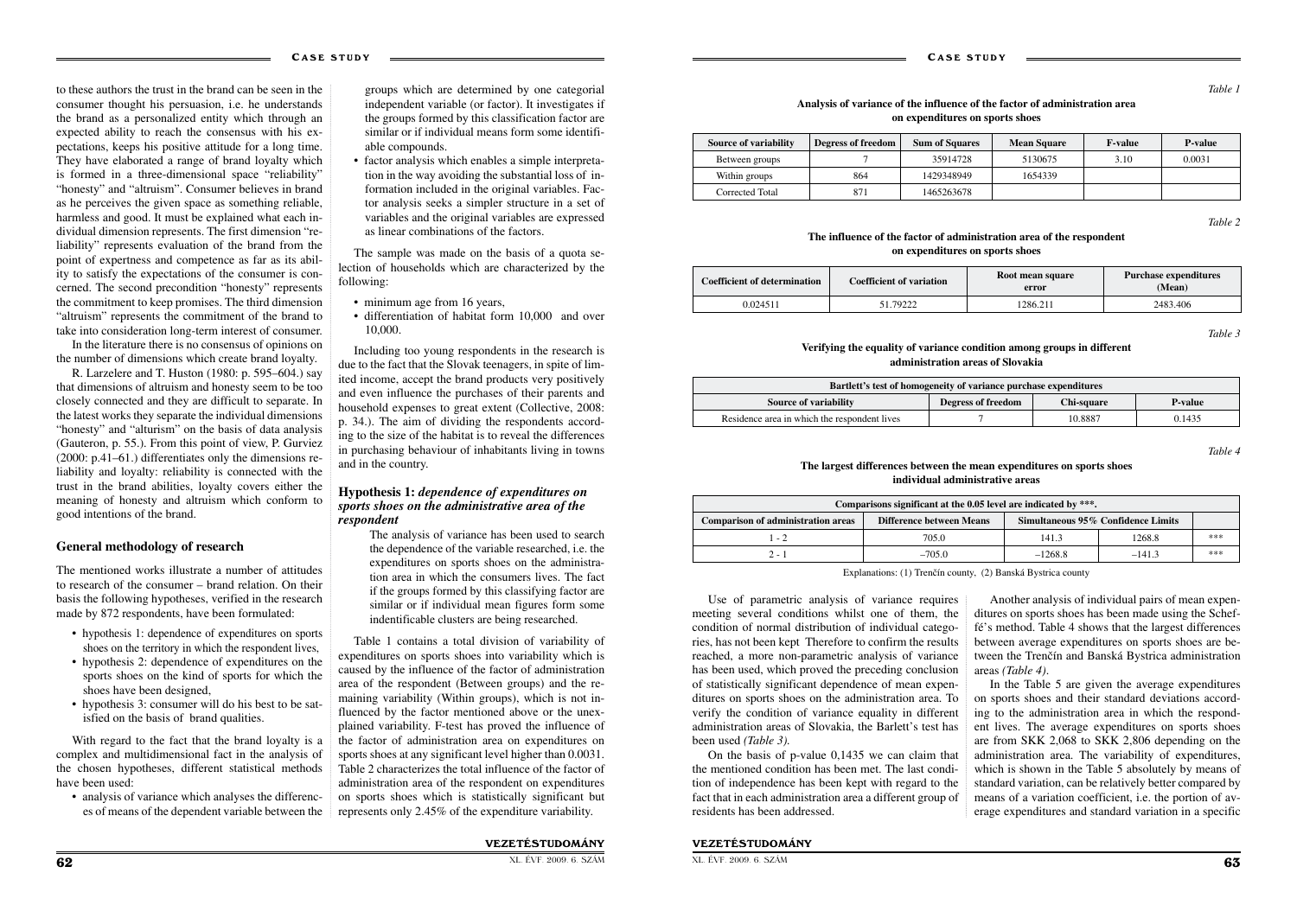#### VEZETÉSTUDOMÁNY

XL. ÉVF. 2009. 6. SZÁM 65 századott a megaszteredette a megaszteredette a megaszteredette a megaszteredette a  $65$ 

administration area. The highest average expenditures on sports shoes are in the Trnava county, which reaches approximately 54.3% variability of expenditures. The lowest average expenditures on sports shoes are in the Banská Bystrica county where there is also a medium variability of 53.2%. The lowest variability can be seen in the Prešov county *(Table 5)*.

#### **Hypothesis 2:** *dependence of expenditures on sports shoes on the kinds of sports for which they have been designed*

Similarly to the verifying of the first hypothesis, the analysis of variance, in which the dependence of expenditures on sports shoes on the kind of sports for which they have been designed, has been searched. Table 6 contains a total variability dispersion of the sports shoes, which is caused by means of the factor of the kind of sports. F-test has shown the influence of the kind of sports factor on the expenditures on sports shoes at any significant level higher than 0.0001 *(Table 6)*.

The total influence of the factor of kind of sports, for which the sports shoes have been designed, is statistically significant but it represents only 8.4%. The conditions of the use of analysis of variance have been verified in a similar way as in the case before. The interesting results are shown in the following Table 7, which contains average expenditures and standard deviations on sports shoes with regard to the sports for which they have been designed *(Table 7)*.

Futher, from the respondents' answers we can judge that when creating the brand loyalty the purpose of use of sports shoes is import. As much as 75.05% of consumers remember the place of purchase and know the purpose of the purchase of sports shoes. Most Slovak consumers use sports shoes designed for traditional sports such as e.g. running and jogging 72.02%, basketball 3.67%, football 7.22%, volleyball 7.22%, tourism and mountaineering 2.68% and similarly. Even when the respondents mention untraditional sports only occasionally, they reach a total share of 5.62%. They include e.g. skateboarding, squash, fitness, floorball.

The average expenditures on sports shoes are from SKK 349 to SKK 7,250 depending on the purpose for which the respondent will use them. The variability of expenditures which is shown in the table absolutely by means of standard deviations is better compared by means of variation coefficient, i. e. the ratio of average expenditures and standard variation (13.1%). The lowest average expenditures are those on swimming (SKK 349) with medium variability (40.5%). The highest variability of expenditures can be seen in the ski shoes (61.2 %). The highest statistically significant differences between the average expenditures on sports hoses are those between the golf shoes and the shoes designed for football, running and jogging, tennis, basketball, tourism and mountaineering, volleyball and swimming. The next statistically significant differences are those between the average expenditures on football and volleyball shoes.

*Table 5*

**Average expenditures on sports shoes**

*Table 6*

#### **Total division of variability of expenditures on sports shoes**

|                                                | Expenditures on purchase of sports shoes in (SKK) |                           |  |  |
|------------------------------------------------|---------------------------------------------------|---------------------------|--|--|
| Administrative area where the respondent lives | Average                                           | <b>Standard deviation</b> |  |  |
| Bratislava county                              | 2419.67302                                        | 1293.93594                |  |  |
| Trnava county                                  | 2805.76190                                        | 1523.77791                |  |  |
| Nitra county                                   | 2437.04977                                        | 1288.29644                |  |  |
| Trenčín county                                 | 2773.81294                                        | 1372.84019                |  |  |
| Žilina county                                  | 2277.27333                                        | 1245.57750                |  |  |
| Banská Bystrica county                         | 2068.77056                                        | 1101.16713                |  |  |
| Prešov county                                  | 2523.43030                                        | 1099.37174                |  |  |
| Košice county                                  | 2765.07246                                        | 1363.48446                |  |  |

| Source of variability | Degress of freedom | <b>Sum of Squares</b> | <b>Mean Square</b> | <b>F-value</b> | <b>P-value</b> |
|-----------------------|--------------------|-----------------------|--------------------|----------------|----------------|
| Between groups        |                    | 117845956             | 10713269           | 6.84           | < 0.0001       |
| Within groups         | 860                | 1347417722            | 1566765            |                |                |
| Total variability     | 871                | 1465263678            |                    |                |                |

#### **Hypothesis 3:** *dependence between the endeavour of consumer to reach satisfaction on the basis of the characteristics of the brand*

One of the questions of marketing research was aimed at the consumers'opinions, which refer to their brand loyalty to sports shoes. As a whole the question-

naire contains 15 questions concerning consumers' opinions which were answered by the respondents by means of fourpoint range (1-I fully agree up to 4-I totally disagree. These opinions will represent our original measurable variables.

Searching the hidden dimension, resp. dependence between the endeavour of consumer to reach satisfaction on the basis of brand characteristics is possible to solve by the method of principal factor analysis. The method of principal factor analysis lies in the

application of the method of principal component in the reduced covariation matrix of input variables, with the square of multiple correlation coefficient according to individual variables being used as prior estimate of communalities.

When stating the number of significant factors resp. dimensions the procedure base on the table of eigenvalues and plot of eigenvalues has been used. On the basis of the table of eigenvalues we can say that with the number of factors of 4 the portion of the explained cumulative communality exceeds one, i.e. the presented number of factors will explain a sufficient part of variability. This decision was verified by means of the plot of eigenvalue as well *(Figure 1).*

The results of method rotation of the factor analysis are transparently shown in the Table 8 whilst the weights of individual factors are arranged according to the size. The group of variables with very significant factor loadings represents the best indicators of the factor in the created model. It means that their variability is mostly influenced by the changes of the specific factor.

*Table 7*

#### **Purchase expenditures on the sports shoes designed for different kinds of sports**

| Kind of sports for which the sports | Purchase expenditures (in SKK) |                           |  |  |
|-------------------------------------|--------------------------------|---------------------------|--|--|
| shoes have been designed            | Average                        | <b>Standard deviation</b> |  |  |
| Running and jogging                 | 2464.05398                     | 1233.56538                |  |  |
| Basketball                          | 2338.87500                     | 911.68209                 |  |  |
| Tourism and mountaineering          | 4950.00000                     |                           |  |  |
| Golf                                | 7250.00000                     | 947.52309                 |  |  |
| Hockey                              | 1895.00000                     | 1704.12734                |  |  |
| Football                            | 3163.20635                     | 1734.72847                |  |  |
| Wall climbing                       | 2680.00000                     |                           |  |  |
| Skiing                              | 4532.66667                     | 2334.69491                |  |  |
| Swimming                            | 349,00000                      | 141.42136                 |  |  |
| Tennis                              | 2344.69231                     | 1434.12758                |  |  |
| Volleyball                          | 2291.74603                     | 1158.93531                |  |  |
| Other sports                        | 2008.57143                     | 810.92640                 |  |  |

*Figure 1*

#### **Scree plot of eigenvalues**